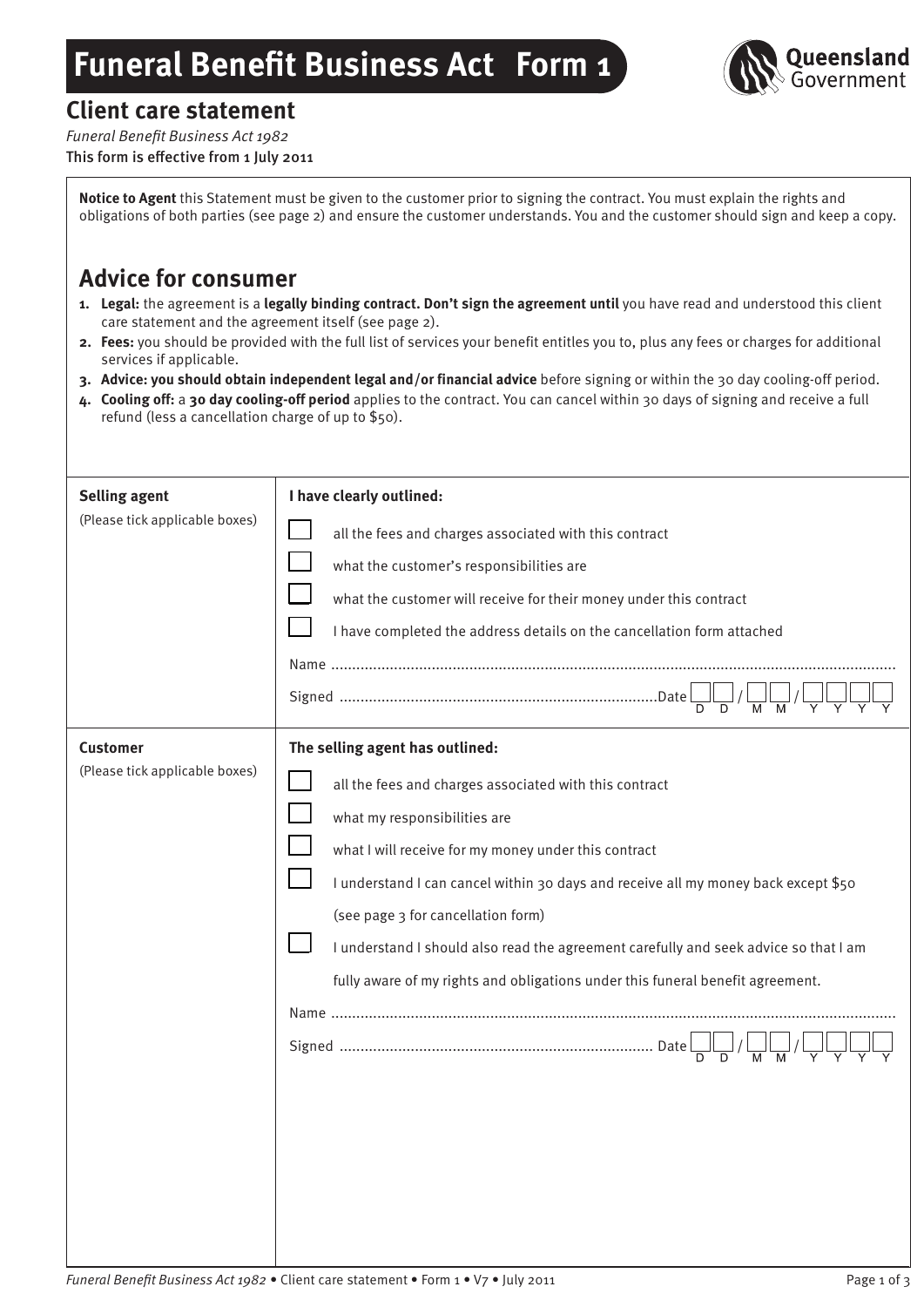**Selling agents are required to explain this Client Care Statement to you before you consider signing the agreement.**

Do not sign this statement or your funeral benefit agreement if you are unclear about anything. Ask questions about anything you don't understand.

#### **Make sure you understand the details of your agreement before you sign.**

Ask for a copy of the agreement before you sign. Don't be rushed into signing. Take it away to consider before signing. Seek advice from a lawyer and/or financial adviser and talk to your family and friends.

Your provider must give you a free, clear and easy to read copy of the agreement immediately after you sign it. If you want another copy, write to the provider and ask for one soon after you sign it. You may be charged a fee.

**Part A—This Part applies to an agreement with a Friendly Society, a Life Insurance Company or a Funeral Director which does not include the provision of funeral, burial or cremation services but provides for a specified amount of money to be paid on the death of the beneficiary.**

## **Your agreement is a legally binding contract.**

Your agreement should outline your rights and obligations, and include:

- the cost of the funeral benefit and what is included and not included in the price
- whether the agreement will cover the full cost of your funeral or only part of the cost
- how much the management and administration fees are
- who is covered by the terms and conditions of the agreement
- what happens to the money paid to the provider  $$ where the money will be invested, how secure it is and what will happen if the provider goes out of business.

#### **Part B—This part applies to all other agreements offering funeral benefits that do not come within Part A.**

#### **Your agreement is a legally binding contract.**

Your agreement should outline your rights and obligations, and include:

- the cost of the funeral benefit and what is included and not included in the price
- whether the agreement will cover the full cost of your funeral or only part of the cost
- how much the management and administration fees are
- who is covered by the terms and conditions of the agreement
- what happens to the money paid to the provider  $$ where the money will be invested, how secure it is and what will happen if the provider goes out of business
- the normal hours for conducting funerals
- the geographic area serviced by the provider of the funeral service
- what happens when the beneficiary dies outside the service area of the funeral provider — details about whether the service will be provided by the operator and if any additional fees and/or charges will need to be paid
- whether the agreement includes the cost of burial or, in the case of cremation, the cost of removing and maintaining the ashes
- whether the agreement is transferable to a family member, an unrelated party or another funeral director, and under what circumstances
- who will perform the funeral service
- whether the benefit is payable by instalments-if so, what happens if an instalment is overdue or if the beneficiary dies prior to payment of all instalments.

Ask your selling agent or provider to clarify all these issues **before** you sign.

If your funeral services are to be delivered by someone other than the provider, you must be given details of the contractual arrangements with the business performing the service, including itemised fees and charges.

#### **You should be provided with the full list of services your benefit entitles you to, plus any fee or charges for additional services if applicable.**

Your agreement should be very clear about what is and is not included in the price. You should be provided with the following list with a clear indication of what your benefit includes (ie the provider must cross off any that are **not** included in your agreement):

- professional fee
- casket/coffin
- • cremation fees/certificate
- cremation permit
- certified copy of death certificate
- press notices/number of lines
- viewing/dressing/prayers
- mortuary care
- embalming
- mourning/floral cars
- floral tributes
- clergy/celebrant offering
- organist/musician/soloist
- transfer fees
- doctor's fees
- cemetery costs
- travel protection insurance.

If you think you will require something that is not included in your benefit, ask what the fees and charges will be for that service.